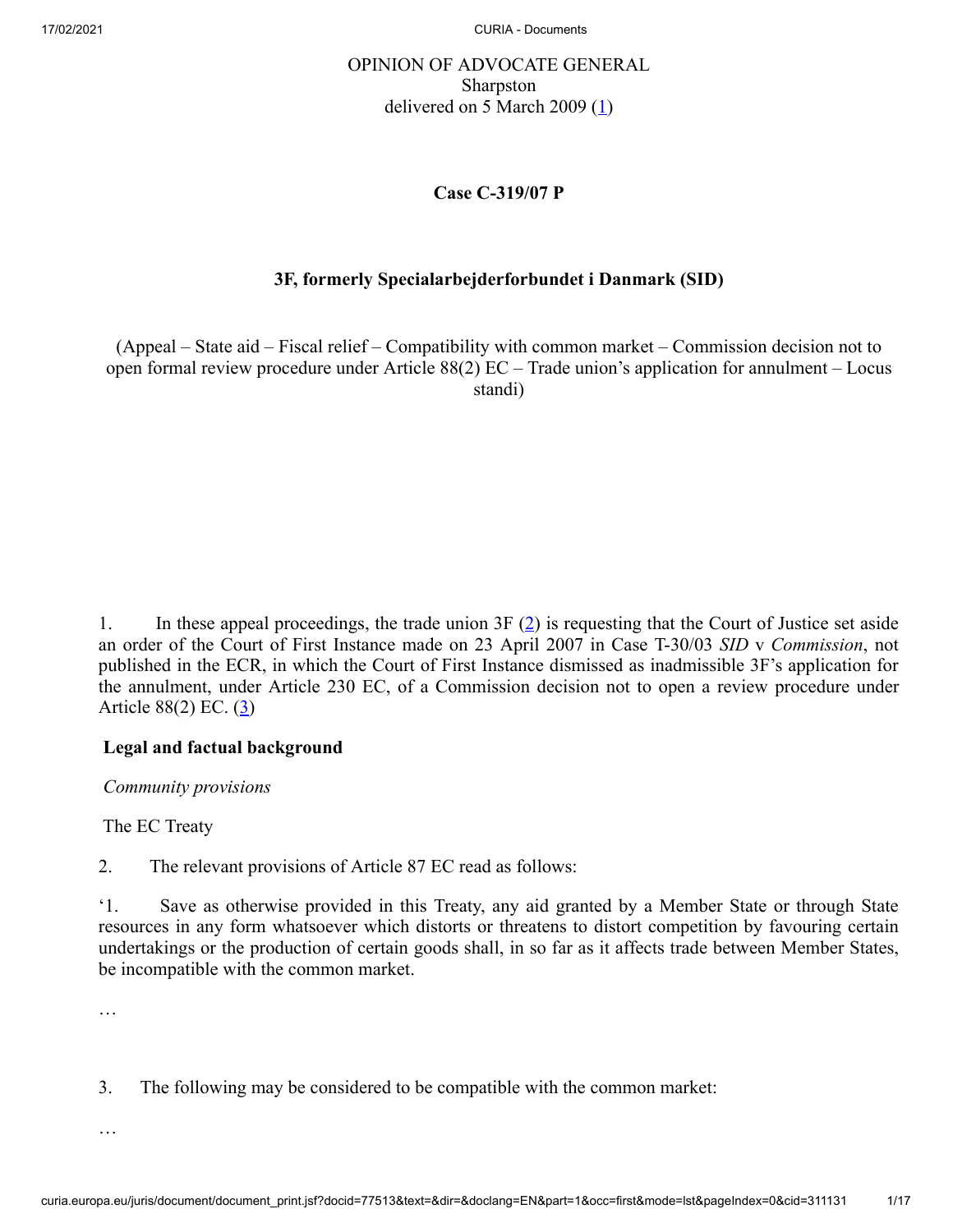(c) aid to facilitate the development of certain economic activities or of certain economic areas, where such aid does not adversely affect trading conditions to an extent contrary to the common interest;

…'

<span id="page-1-0"></span>3. Article 88 EC provides that all systems of aid in the Member States are kept under constant review by the Commission. The Commission may initiate a review procedure under Article 88(2) EC during which the 'parties concerned' by the aid in question may submit comments to the Commission. [\(4](#page-12-3)) If it does so, there is a full review of the alleged aid. Conversely, the Commission may – as it did in the present case – decide that it is not necessary to open such a review, because it considers either that the measures in question are not aid, or that they do constitute aid but are clearly compatible with the common market.

4. The fourth paragraph of Article 230 EC provides that any legal person may institute proceedings against a decision which, although addressed to another person, is of direct and individual concern to the former.

The 1997 Community Guidelines

<span id="page-1-1"></span>5. State aid in the maritime sector is governed by the 1997 Community Guidelines on State aid to maritime transport ('the 1997 Guidelines'). ([5\)](#page-12-4) These Guidelines, inter alia, refer to a number of circumstances where aid granted to shipping companies may be considered to be compatible with the common market. In particular, Section 3.2 establishes the guidelines for determining the compatibility of State aid granted to alleviate labour-related costs.

6. The fifth and sixth paragraphs of Section 3.2 read as follows:

'Support measures for the maritime sector should, therefore, aim primarily at reducing fiscal and other costs and burdens borne by EC shipowners and EC seafarers (i.e. those liable to taxation and/or social security contributions in a Member State) towards levels in line with world norms. They should directly stimulate the development of the sector and employment, rather than provide general financial assistance.

In line with the objective, therefore, the following action on employment costs should be allowed for EC shipping:

…

– reduced rates of income tax for EC seafarers on board ships registered in a Member State.'

7. The seventh paragraph of the section provides that income tax may be reduced to zero under a State aid scheme.

# *National provisions*

<span id="page-1-2"></span>8. Denmark has two shipping registers. The first of these registers is an ordinary shipping register, the Danish National Shipping Register (the Dansk Nationalt Skibsregister, or DAS). In 1988, Denmark established a second register, the Danish International Shipping Register (the Dansk Internationalt Skibsregister, or DIS). [\(6](#page-12-5)) Shipowners of vessels on this register are permitted also to employ seafarers from outside the EU on the basis of their national wage conditions.  $(2)$ 

<span id="page-1-4"></span><span id="page-1-3"></span>9. Seafarers on board DIS-registered ships were accorded certain fiscal advantages by the Danish Government.  $(8)$  $(8)$  In particular, employees registered on board a DIS-registered ship were completely exempt from the obligation to pay income tax. It seems to be generally agreed that the benefit of these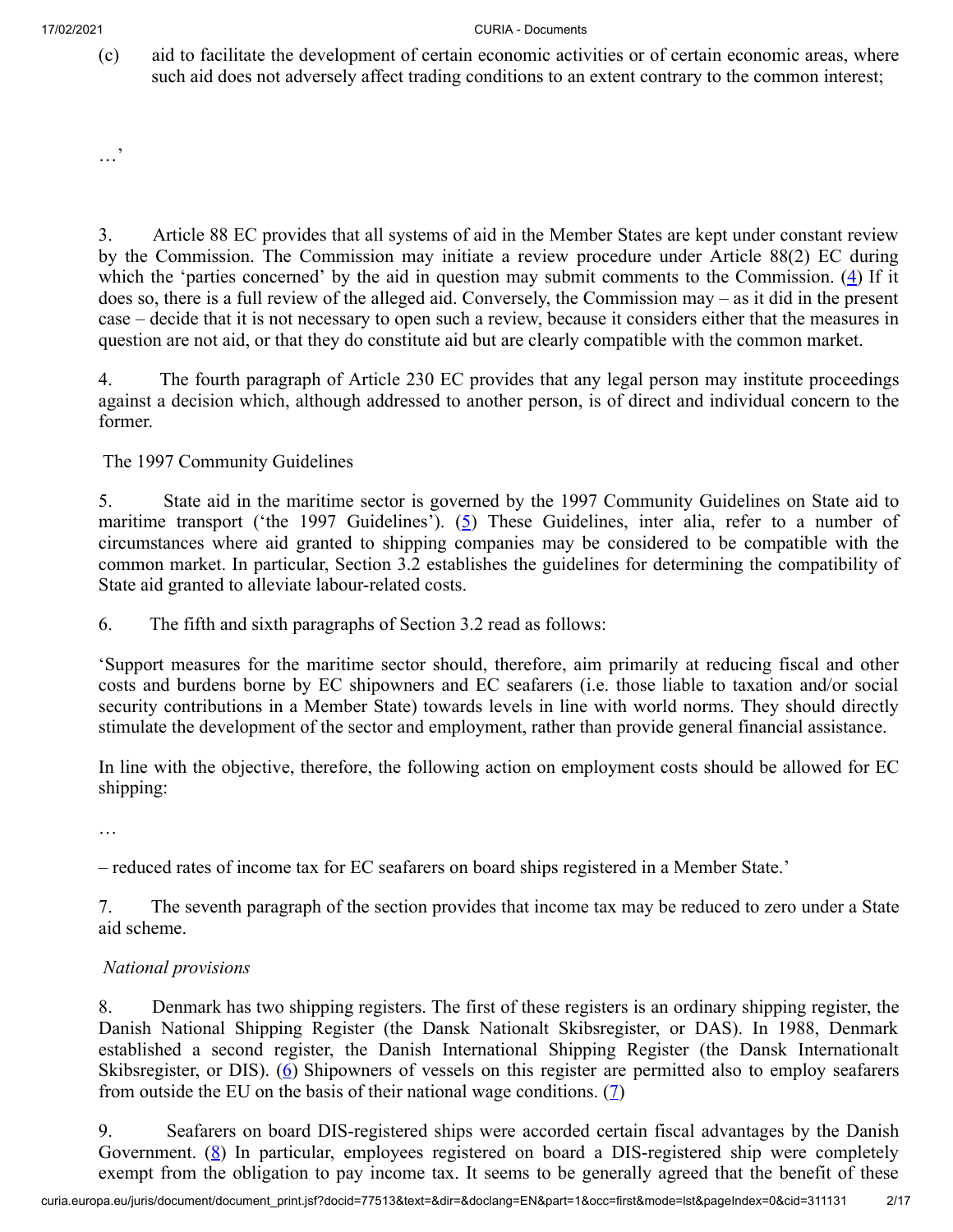fiscal measures is transmitted to the shipowners, who thus have the flexibility to reduce gross wages without the exempted seafarers seeing a reduction in their net wages.

### *The contested decision*

10. The contested decision was taken as a result of a complaint from 3F, a trade union which represents (amongst others) seafarers. 3F claimed that these fiscal measures, in particular the tax exemption for seafarers on DIS-registered ships, were contrary to the 1997 Guidelines and should be classed as unlawful State aid.

11. In the contested decision the Commission held that the measures did constitute State aid, but that they were compatible with the common market in accordance with Article 87(3)(c) EC. The Commission therefore decided not to open a review procedure under Article 88(2) EC, and to raise no objections to the fiscal measures which formed the subject of 3F's complaint.

### **The order of the Court of First Instance**

12. 3F brought an action before the Court of First Instance in which it sought the annulment of the contested decision. It based its action for annulment on three grounds:

- (i) infringement of Article 88(2) EC (in that the Commission failed to open a review procedure despite a four-year delay in answering the complaint, which 3F construed as implying 'serious difficulty' in determining whether State aid was compatible);
- (ii) infringement of Article  $87(3)(c)$  EC (in that the Commission held that the aids were compatible, when, as 3F contends, they do not lead to an incentive for employers to favour EC seafarers, as is required by the 1997 and 1989 Guidelines and the principle of legitimate expectations);
- (iii) manifest error of assessment (in particular that the Commission failed to take social policy into account and failed to investigate what leads an employer to choose to employ one seafarer over another).

13. In its application before the Court of First Instance, 3F first sought to establish that it had standing to bring its action for annulment. In particular, it argued that it occupied a clearly circumscribed position as a negotiator of collective agreements and that its scope to negotiate such agreements was affected by the aid regime which provided tax breaks not only for EC seafarers but for all seafarers (including those in non-Community trade unions). 3F contended that this placed its members at a competitive disadvantage. 3F also referred to the fact that the contested decision arose as a result of its complaint.

14. The Commission raised an objection to admissibility, which the Court of First Instance upheld in the contested order.

<span id="page-2-1"></span><span id="page-2-0"></span>15. The Court of First Instance began with a series of preliminary observations, [\(9](#page-12-8)) in which it first set out the general test for direct and individual concern established in *Plaumann* [\(10](#page-12-9)) and outlined the test for standing for a party seeking annulment of a Commission decision not to initiate an enquiry under Article 88(2) EC where that party seeks to protect its procedural rights, and the test for standing for a party which seeks to call into question the merits of that decision appraising the aid.

16. The Court of First Instance then went on to consider the admissibility of 3F's action for annulment under the test in the *Plaumann* line of case-law. In particular, the Court found, at paragraph 32, that 3F:

<span id="page-2-2"></span>'cannot claim that its own competitive position is affected by the aid at issue. First, it has been held that an association of the employees of the undertaking which allegedly benefited from State aid was in no way in competition with that undertaking.  $[(11)]$  $[(11)]$  $[(11)]$  Second, in so far as the applicant relies on its own competitive position in relation to other seafarers' trade unions in the negotiation of collective agreements in the sector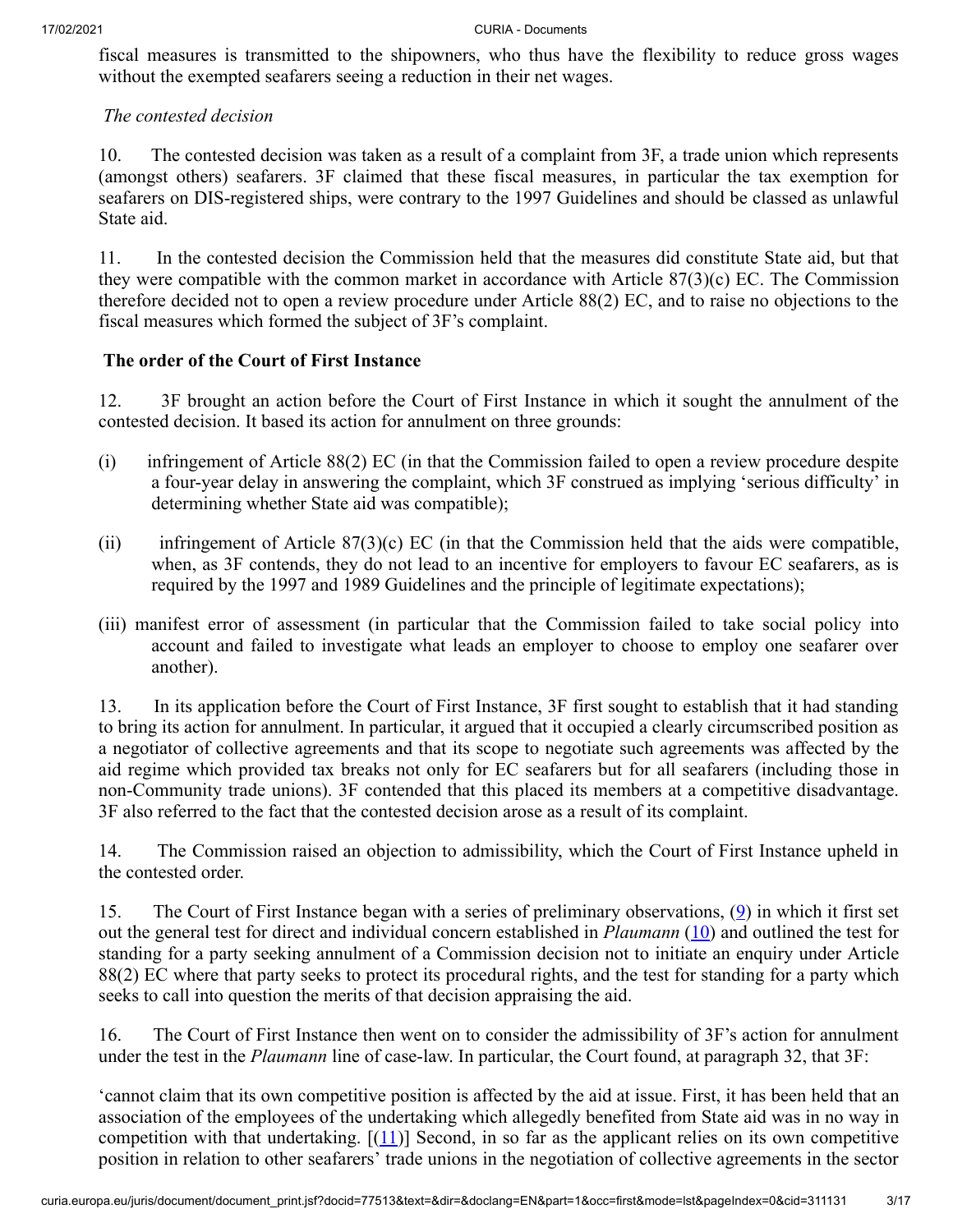<span id="page-3-1"></span><span id="page-3-0"></span>in question, it suffices to point out that agreements concluded in the context of collective negotiations do not fall within the scope of competition law  $[(12)]$  $[(12)]$  $[(12)]$ .'  $(13)$  $(13)$ 

17. After recalling that bodies representing the employees of an undertaking might, as parties concerned within the meaning of Article 88(2) EC, submit comments to the Commission on considerations of a social nature, the Court of First Instance found, at paragraph 36, that:

'In the present case … it appears that the social aspects arising from the DIS register derive primarily from the establishment of the register … rather than from the accompanying fiscal measures … First, the Commission took the view that the establishment of the DIS register did not constitute State aid, and it limited its examination of the compatibility with the common market of the State measures at issue to the fiscal measures alone … Second, in its observations on the plea of inadmissibility … the applicant expressly stated that its case was based on an infringement of Article 87(3)(c) EC and that it had never claimed that State aid arose from the fact that non-Community seafarers might be subject to different conditions of employment from Community seafarers. It follows that in the present case the social aspects of the DIS register are only indirectly linked to the subject-matter of the contested decision and thus, as the applicant acknowledges, to the present proceedings. The applicant cannot therefore rely on those social aspects to establish that it is individually concerned.'  $(14)$  $(14)$ 

<span id="page-3-2"></span>18. The Court of First Instance then found, at paragraph 37, that:

'[3F] cannot be regarded as individually concerned merely because the aid in question is passed on to the recipients by means of a reduction in the wage claims of the seafarers benefiting from the income tax exemption established by the fiscal measures. The contested decision is based on the advantages received by the recipients of the aid, not on the method of transmission of the aid.'  $(15)$  $(15)$ 

<span id="page-3-3"></span>19. The Court of First Instance finally found, at paragraphs 38 to 40, that:

'[3F] has not shown that its own interests as a negotiator were liable to be directly affected by the aid in question.

<span id="page-3-4"></span>In this respect, it should be recalled that in *Van der Kooy and Others* v *Commission* and *CIRFS* v *Commission* … the applicants were able to rely on an altogether special, indeed exceptional, position, as having negotiated and signed the agreement establishing the tariff that constituted aid and having participated closely in the procedure before the Commission  $[(16)]$  $[(16)]$  $[(16)]$  or as having been the Commission's interlocutor with regard to the definition of the discipline concerning aid in the sector in question.  $[(17)]$  $[(17)]$  $[(17)]$ 

<span id="page-3-5"></span>In the present case, the mere fact that the applicant made a complaint to the Commission against the aid at issue does not mean that it is distinguished individually. Furthermore, even though the applicant may have been one of the negotiators of the collective agreements for seafarers on board ships registered in one of the Danish registers and as such have played a part in the machinery for passing the aid on to shipowners, the applicant has not shown that it negotiated the drafting of the Community guidelines on State aid to maritime transport, relied on in the present case, with the Commission or the adoption of the fiscal measures with the Commission or the Danish Government.'  $(18)$  $(18)$ 

<span id="page-3-6"></span>20. On these grounds, the Court of First Instance held that neither 3F nor its members were individually concerned by the contested decision.

### **The present appeal**

21. 3F is appealing against the decision of the Court of First Instance on four grounds.

<span id="page-3-7"></span>22. First, the Court of First Instance erred in law by relying on *Albany* ([19\)](#page-13-8) to hold that 3F could not rely on its own competitive position in the negotiation of collective agreements in order to establish that it was individually concerned.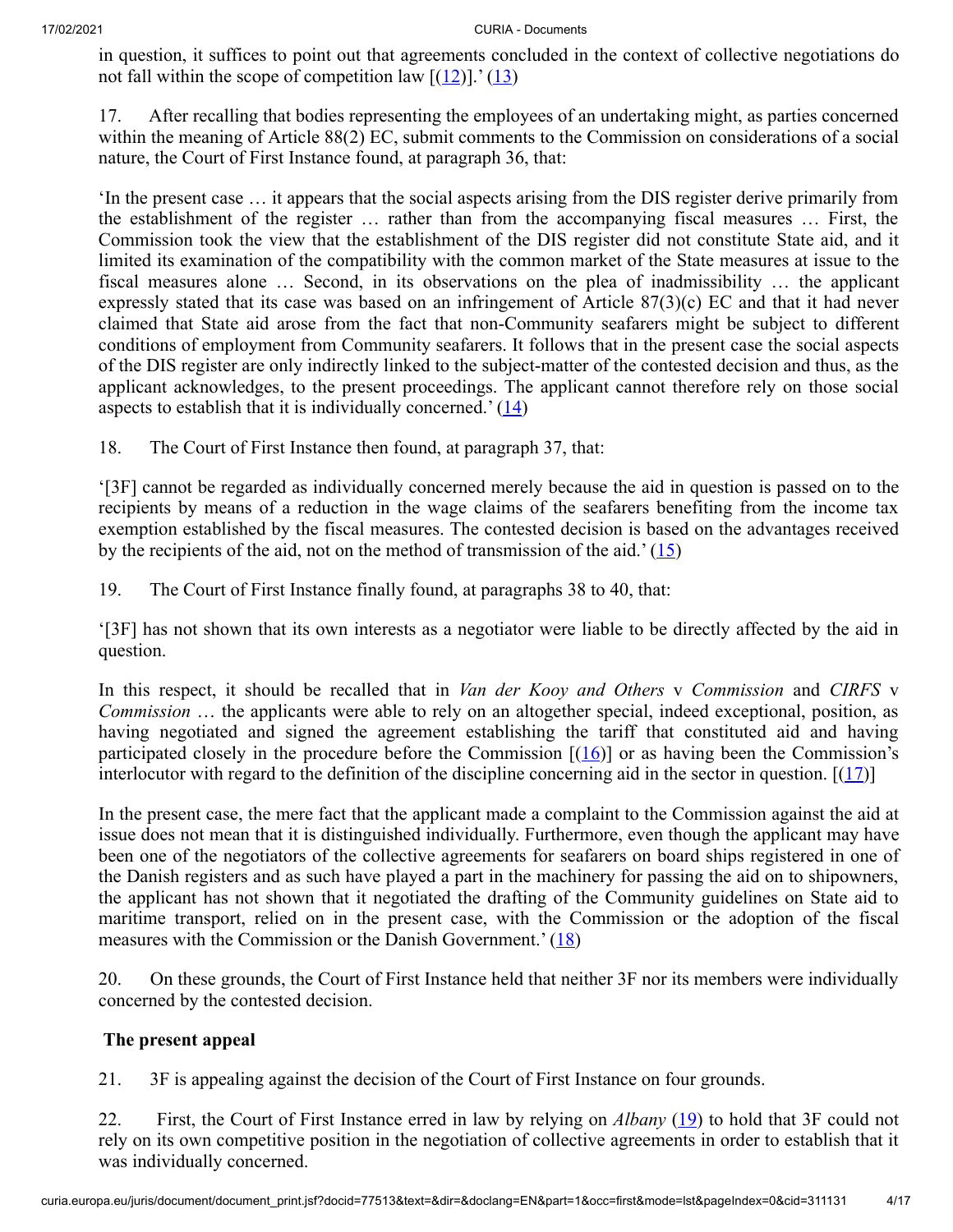23. Second, the Court of First Instance erred in law by finding that 3F could not rely on social aspects to establish that it was individually concerned.

<span id="page-4-0"></span>24. Third, the Court of First Instance misapplied the *Plaumann* and *ARE* [\(20](#page-13-9)) case-law by finding that 3F could not be regarded as individually concerned merely because the aid in question was passed to the recipients by means of a reduction in the wage claims of seafarers benefiting from the income tax exemption.

25. Fourth, the Court of First Instance misapplied the *Van der Kooy* and *CIRFS* case-law by finding that 3F's own interests as a negotiator were not affected by the fiscal measures at issue in the contested decision.

### **Preliminary remarks**

<span id="page-4-3"></span><span id="page-4-2"></span><span id="page-4-1"></span>26. 3F's application before the Court of First Instance requested the annulment of a Commission decision not to open a review procedure under Article 88(2) EC.  $(21)$  $(21)$  There are relatively few cases concerning this particular type of application;  $(22)$  $(22)$  and a degree of opacity remains as to the appropriate test for standing. ([23\)](#page-13-12) I therefore find it helpful to set out what I understand to be the correct way of assessing standing before the court in applications of this type.

27. As a general rule, Article 230 EC provides a basis for natural and legal persons (which may include trade unions) to bring an action for annulment against a decision of the Commission addressed to a Member State (as the contested decision was) if that decision is nevertheless of direct and individual concern to the party bringing the proceedings.

<span id="page-4-4"></span>28. The Court has interpreted the notion of 'direct and individual concern' numerous times in a long line of well-known case-law. In particular, the Court decided in *Plaumann* ([24\)](#page-13-13) that parties may claim to be individually concerned only if the decision in question affects them by reason of certain attributes peculiar to them or by reason of circumstances which differentiate them from all other persons, and thus distinguishes them individually.

<span id="page-4-5"></span>29. In the context of decisions taken by the Commission in the exercise of its duty to keep under constant review all systems of aid existing in the Member States, ([25\)](#page-13-14) the Court has developed a more specific set of tests for assessing the standing of a legal person where that person wishes to bring an action for the annulment of a Commission decision not to initiate a review under Article 88(2) EC.

<span id="page-4-7"></span><span id="page-4-6"></span>30. This separate test for standing was first developed in *Cook* [\(26](#page-14-0)) and *Matra*. [\(27](#page-14-1)) In those two judgments the Court set out a lower threshold for parties who were challenging this type of decision, stating that the persons intended to be the beneficiaries of the procedural guarantees laid down in Article 88(2) EC must be given the right to challenge the Commission's decision not to initiate a review.

<span id="page-4-8"></span>31. The Court referred to *Intermills* [\(28](#page-14-2)) in order to define those persons. Basing itself on the wording of Article 88(2) EC, it concluded that 'parties concerned' could bring actions to protect their procedural guarantees. In order to fall within the category of 'parties concerned', an applicant must show that its interests might be affected by the grant of aid. The Court specified that, in particular, this includes undertakings which are in competition with the recipients of the aid in question.

<span id="page-4-9"></span>32. In *ARE* ([29\)](#page-14-3) the Court confirmed the distinction between the test for standing for those applicants who sought merely to protect their procedural rights under Article 88(2) EC and the test for those which sought to question the merits of the decision appraising the aid as such.

33. According to the judgment in *ARE*, where an applicant seeks to protect its procedural rights, it need demonstrate only that it falls within the category of 'party concerned' within the meaning of Article 88(2) EC. However, where an applicant questions 'the merits of the decision appraising the aid as such', it must show instead that it meets the test for standing set out in the Court's judgment in *Plaumann*.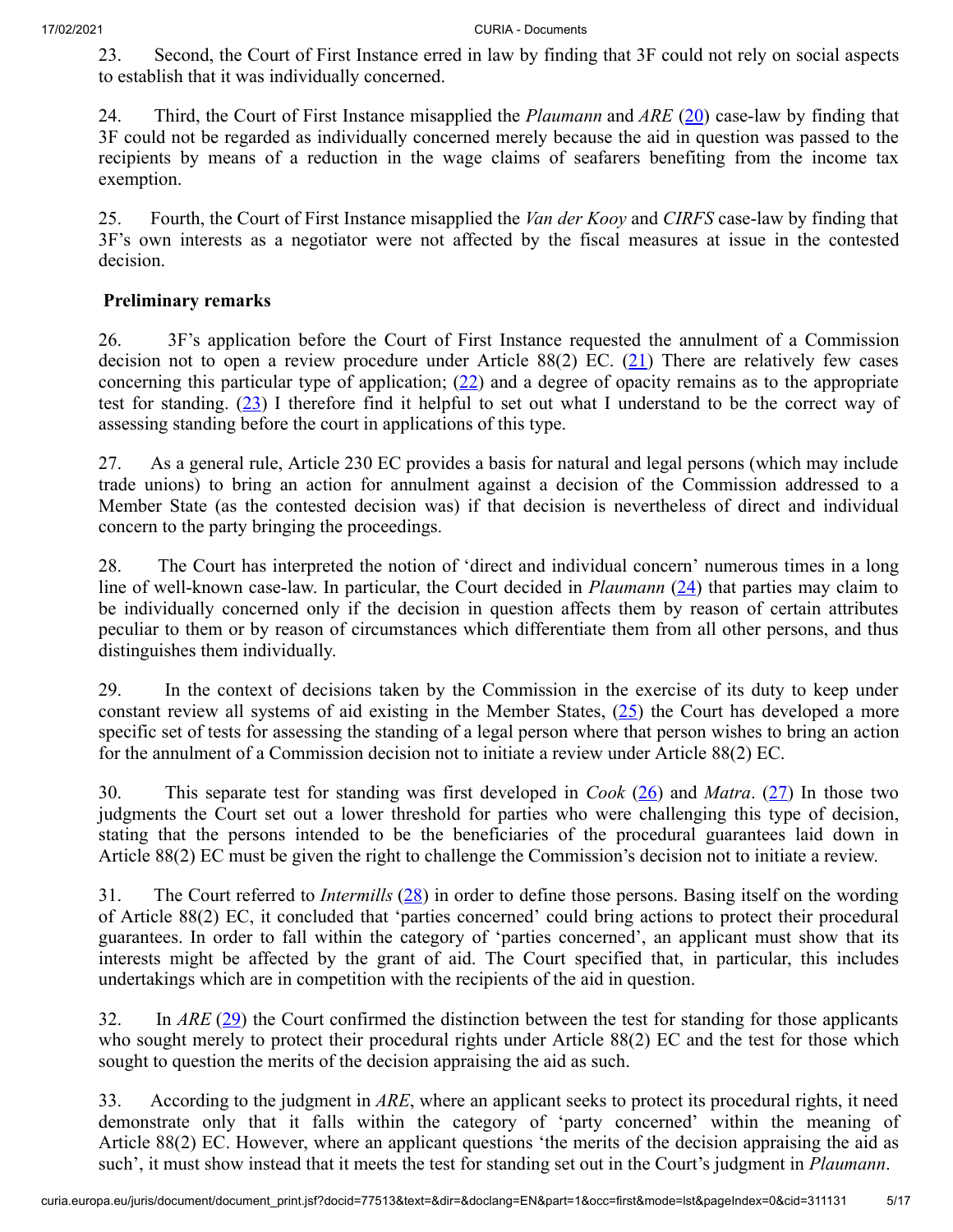<span id="page-5-1"></span><span id="page-5-0"></span>34. In its most recent judgment in this area, *BAA*, ([30\)](#page-14-4) the Court stated that an applicant must, when calling into question the merits of the decision assessing the aid as such, demonstrate that it has a special or particular status within the meaning of *Plaumann*. ([31\)](#page-14-5)

<span id="page-5-3"></span><span id="page-5-2"></span>35. The *BAA* case was notable in that the applicant there had challenged a decision not to initiate a review on the grounds both that its procedural rights had been infringed and that the Commission had erred on the merits of the decision.  $(32)$  The Court considered together on appeal all the pleas in law raised by the applicant before the Court of First Instance. [\(33](#page-14-7)) It seems from that judgment that if a party includes in its challenge a plea as to the merits of the decision itself, the test for standing to be applied is that set out in *Plaumann* and the subsequent line of case-law. Furthermore, this judgment suggests that it would not be possible for the Court of First Instance to sever the pleas in law brought before it so that, were the applicant in question not to meet the *Plaumann* criteria for admissibility in relation to the challenge on the merits, the court might consider admissibility within the category of 'parties concerned' in respect of the procedural pleas.  $(34)$  $(34)$ 

<span id="page-5-5"></span><span id="page-5-4"></span>36. The approach taken so far by the Court has been the subject of a certain amount of academic criticism.  $(35)$  $(35)$  I do not intend to undertake a lengthy critique of the Court's approach in this Opinion. I should nevertheless like to comment briefly.

<span id="page-5-6"></span>37. First, I would like to echo certain specific comments made by Advocate General Mengozzi in his Opinion in *BAA*. [\(36](#page-14-10)) In my view, where an applicant merely asks for the annulment of a Commission decision not to initiate the formal review procedure, the Court of First Instance should confine itself to the question whether the Commission's (procedural) decision was correctly taken. In practice, this may mean a review of the procedures followed by the Commission in reaching its decision. That may include a review of whether the Commission had shown that there were no serious difficulties remaining in establishing that the measure in question either did not constitute aid, or constituted aid which was compatible with the common market. ([37\)](#page-14-11)

<span id="page-5-8"></span><span id="page-5-7"></span>38. If the Court of First Instance concludes that the Commission's decision not to open a review procedure was not correctly taken, the Court should annul that decision.  $(38)$  $(38)$ 

39. If the applicant has raised an ancillary argument which relates to the Commission's substantive appreciation of the measure in question, that should not in my view affect the threshold for standing. In practice, ancillary observations which relate to the substance of the case may assist the Court in determining whether the Commission has indeed resolved all serious difficulties in its preliminary assessment of whether the measure in question is either compatible with the common market or is a measure which does not amount to State aid. Such observations may also reveal a procedural error on the part of the Commission.

40. I cannot see why the submission of ancillary substantive observations on the measures in issue should lead to the imposition of a stricter test for standing. This is particularly the case where the applicant seeks not a binding determination of whether the measure in question constitutes lawful State aid but merely a judicial appraisal of whether the Commission was correct to take the preliminary view that it did.

41. Such an approach is unnecessarily formalistic, penalising an applicant who wishes to support its request for judicial appraisal of the Commission's preliminary view with a contention that the Commission erred on the substance of its finding.

42. In particular, under the present approach I find it difficult to see how an applicant can easily avoid being drawn into the merits of a decision when seeking to show that there were still serious difficulties remaining in the Commission's initial assessment of the aid in issue. Through *ARE* and *BAA*, the Court has established a veritable tightrope along which applicants and their advocates must gingerly advance. It is all too easy for them to slip and find that they are either trapped by the stricter *Plaumann* test, or that they have not done enough to satisfy the Court that there were indeed procedural errors in the decision they wish to contest.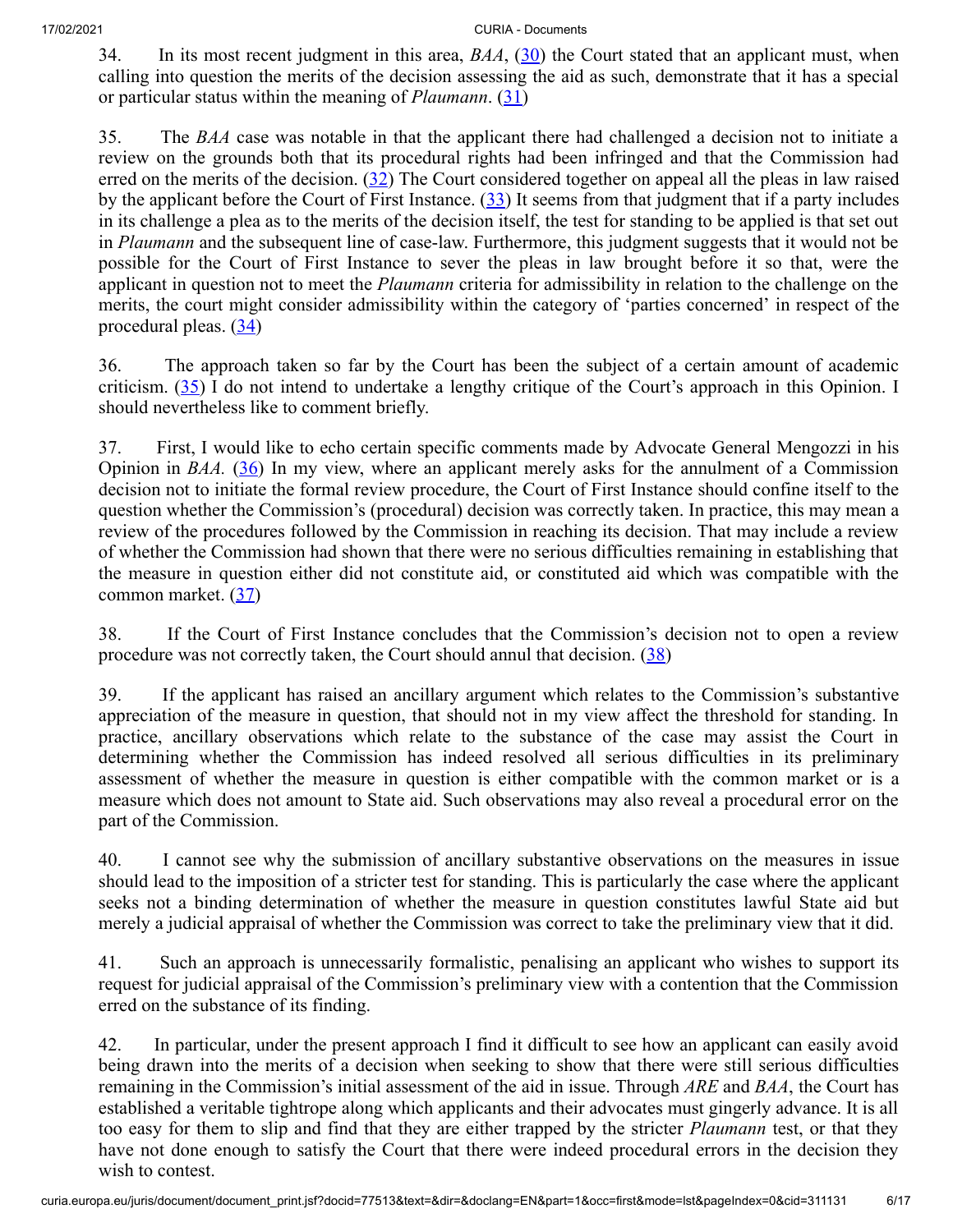43. In my view, it would be better if the Court were to approach the application on the basis of what is *actually sought* rather than on whether the applicant relies on arguments that touch the underlying substance of the Commission's initial appraisal of the alleged State aid.

44. In the present case, although 3F challenged the merits of the Commission's findings on the nature of the aid, it did so in the course of seeking a judicial review of a procedural decision of the Commission. 3F's standing as an applicant would more plausibly be assessed against the criterion of whether it could be considered to be a 'party concerned'.

45. If the Court of First Instance had assessed 3F's standing on that basis, it seems likely that 3F would have qualified, in that the aid in question might affect its interests.

46. However, within the framework permitted by the present case-law, the fact that, in the course of applying to annul the contested decision, 3F called into question the merits of the contested decision means that the *Plaumann* test for standing is to be applied.

47. The Court of First Instance was therefore correct in applying the *Plaumann* test for standing, to the exclusion of any assessment as to whether 3F might have been considered to be a 'party concerned' within the meaning of Article 88(2) EC.

48. This Court should likewise assess 3F's grounds of appeal on the basis of whether it can establish standing under the *Plaumann* test.

49. Finally, the Court ruled in *ARE* that where an action for annulment is brought by an association set up to promote the collective interests of a category of persons, that association is individually concerned to the extent to which the position in the market of its members is substantially affected. ([39\)](#page-14-13) The pleas in law on standing brought by 3F therefore fall to be assessed in this light.

# <span id="page-6-0"></span>**The first ground of appeal**

50. The appellant's first ground of appeal is an allegation that the Court of First Instance erred in law when it held, at paragraph 32 of the contested order, that 3F could not claim that its competitive position had been affected by the aid at issue.

51. In the second part of paragraph 32 the Court of First Instance stated that 3F could not rely on a detriment to its competitive position vis-à-vis other trade unions in negotiating collective agreements in the sector in question. To support this finding, the Court of First Instance stated that agreements in the context of collective negotiations do not fall within the scope of competition law and referred to paragraphs 52 to 60 of the judgment of the Court in *Albany* ([40\)](#page-14-14) in support of that proposition.

<span id="page-6-1"></span>52. 3F argues that the present case should be distinguished from *Albany*. The latter concerned a dispute over whether an employer could be required by a collective agreement to remain affiliated to a particular pension fund. In that instance, the Court held that such an agreement could not fall within the scope of competition law under what is now Article 81(1) EC. By contrast, the present case concerns a review of a Commission decision regarding a fiscal measure which allegedly had an effect on 3F's ability to conclude collective agreements. 3F accepts that collective agreements do not fall under Article 81(1) EC, but argues that the point made by the Court of First Instance in this respect is not pertinent to the outcome of the present case.

53. 3F therefore contends that the Court of First Instance applied *Albany* incorrectly.

54. The Commission makes two arguments in response. Firstly, it argues that 3F's first ground of appeal is vitiated by its failure to contest the first part of paragraph 32, in which the Court of First Instance stated that 3F could not establish standing on the basis that it is in competition with its members' employers. 3F's failure to contest the Court's finding in the first part of the paragraph therefore means that its argument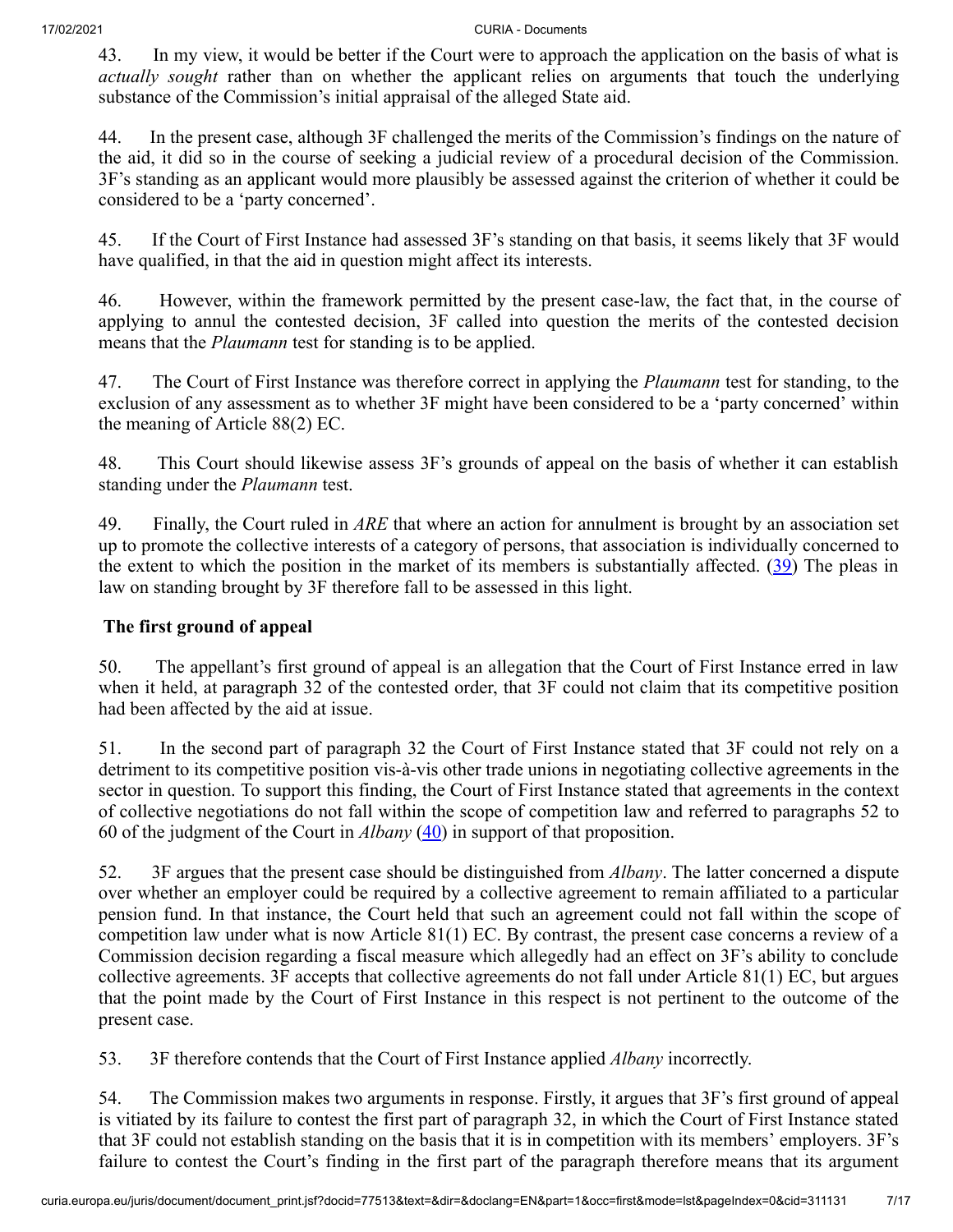with regard to the second part of paragraph 32 is inoperative, as the finding of the Court in the first part of paragraph 32 is by and of itself a sufficient ground to declare the action inadmissible.

55. The Commission's first argument may be dealt with summarily. That argument mistakenly assumes that the grounds on which an applicant can claim standing are cumulative, so that if it fails to establish standing on any one of a series of grounds it cannot claim standing at all. The grounds are, however, alternative. If an applicant can establish standing on a single ground, the action is admissible. Furthermore, as 3F pointed out at the hearing, it had not claimed to be in competition with its members' employers.

56. The Commission's first submission on this point should therefore be dismissed.

57. Second, the Commission argues that the Court of First Instance's application of *Albany* is correct.

58. I therefore turn to consider *Albany* in greater detail.

59. The Court in *Albany* held that collective agreements negotiated between management and labour in pursuit of social policy objectives did not fall to be assessed under Article 81(1) EC, because those objectives would be undermined if such agreements were to be subject to assessment under that article.  $(41)$  $(41)$ 

<span id="page-7-0"></span>60. In the present case, 3F sought the review of a Commission decision declining to open a review procedure. That review procedure would have concerned a fiscal provision, not a collective agreement. 3F claims that the contested fiscal provisions constrain its ability to conclude collective agreements. The mere fact that collective agreements cannot be evaluated under Article 81 EC (see *Albany*) cannot properly serve as the basis for concluding that 3F may not advance that claim.

61. Essentially, I agree with that line of reasoning.

62. The Court of First Instance has, in my view, read *Albany* too broadly. In the present case there was no request that the Court assess – as it was asked to in *Albany* – a particular collective agreement in the light of the rules on competition. Instead, 3F alleged that its competitive position, vis-à-vis other trade unions, was affected by the alleged aid. One way in which it sought to show that its position was affected was by stating that the aid in issue had damaged its capacity to conclude collective agreements.

63. Even if collective agreements do not fall within the scope of competition law, the Court of First Instance has drawn a conclusion which does not logically follow from that proposition. The exclusion of a collective agreement from review under competition law principles should not preclude an applicant from showing that its competitive position has been detrimentally affected by reference to its weakened position vis-à-vis other trade unions in the conclusion of collective agreements.

64. The Court of First Instance therefore erred in its appreciation of the effect the aid at issue had on 3F's competitive position. The proper course would have been to examine whether 3F's competitive position in relation to other seafarers' trade unions was indeed affected by the alleged aid.

65. I accordingly conclude that 3F's first ground of appeal is well founded.

# **The second ground of appeal**

66. 3F argues that the Court of First Instance erred in law by finding, at paragraphs 35 and 36 of the contested order, that 3F could not rely on social aspects to establish that it was individually concerned.

67. The Court of First Instance found, at paragraph 36, that there were no social aspects on which 3F could submit comments, because the only social effects arose from the DIS register itself, rather than from the fiscal relief which applied to seafarers on vessels registered under it.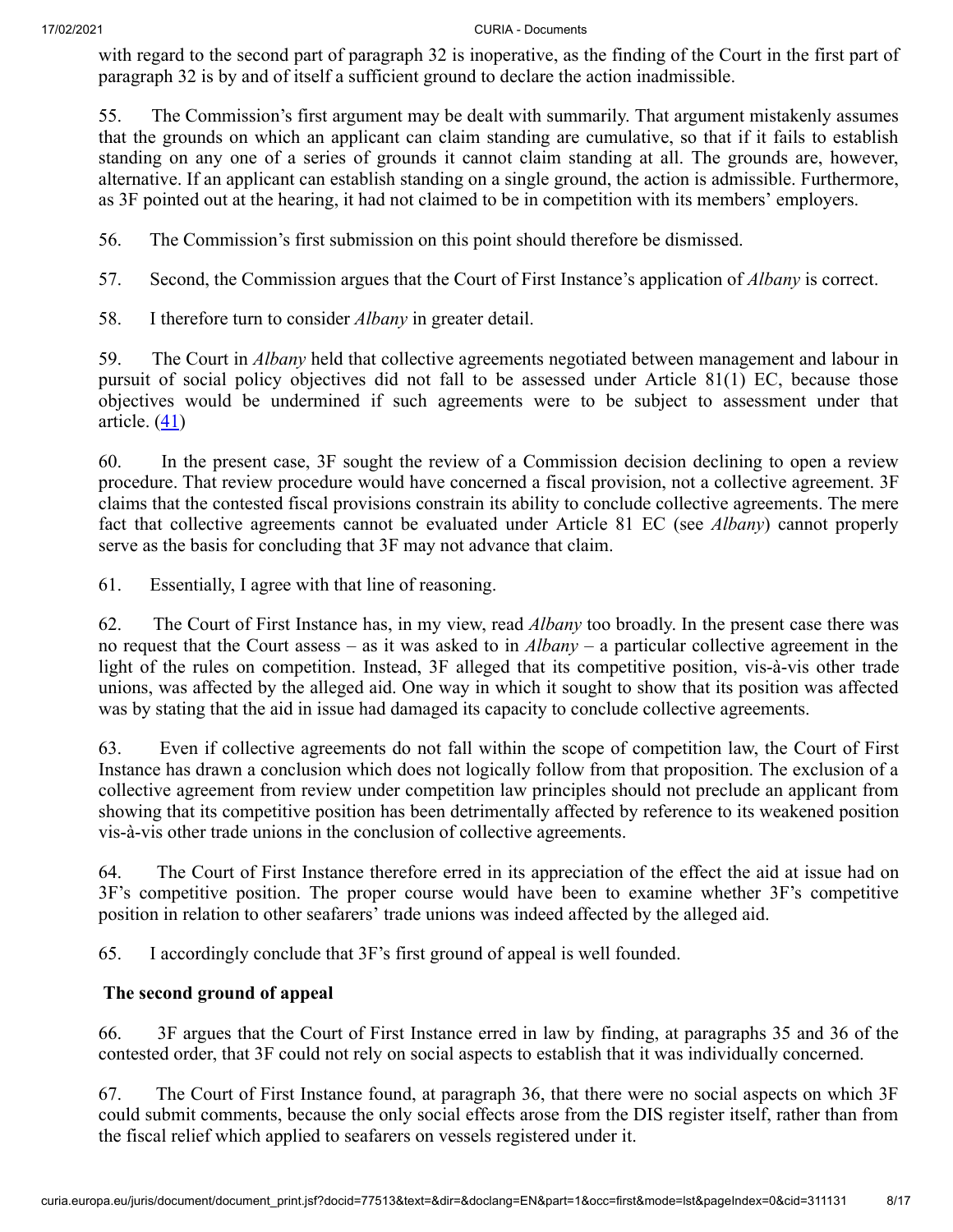68. 3F submits that the Court of First Instance should have explored whether 3F might be entitled to submit comments on the social aspects of the legal framework (namely the protection of EC seafarers under the 1997 Guidelines) under which a fiscal measure such as the one at issue in the contested decision falls to be judged. 3F argues that, as a representative of a group of EC seafarers, it is a party which could have submitted comments on the social aspects of the aid, if a review procedure under Article 88(2) EC had been opened. The Court of First Instance should therefore have held that it was individually concerned by the Commission's decision not to initiate this procedure.

69. I cannot agree.

70. As the Commission correctly submits, the right of parties concerned to submit comments on considerations of a social nature forms part of the procedural rights which such parties enjoy once the review procedure is initiated under Article  $88(2)$  EC.  $(42)$  $(42)$ 

<span id="page-8-1"></span><span id="page-8-0"></span>71. However, 3F has to establish that it meets the test for standing under *Plaumann*. [\(43](#page-15-1)) The mere possibility that 3F (as a representative of the employees of the eventual beneficiaries of the aid) could show that its rights to submit comments in the course of a review procedure under Article 88(2) EC were adversely affected by the Commission's decision not to initiate that procedure merely suffices to distinguish it as being a 'party concerned' within the meaning of Article 88(2) EC.

<span id="page-8-2"></span>72. An alleged denial of procedural rights does not suffice to distinguish 3F individually under the *Plaumann* test for standing. ([44\)](#page-15-2)

73. For that reason, the second ground of appeal should be dismissed.

# **The third ground of appeal**

74. By its third ground of appeal, 3F argues that the Court of First Instance, at paragraph 37 of its order, misapplied the *Plaumann* line of case-law in holding that the fact that aid is passed on to its eventual beneficiaries (the shipowners) through reductions in gross wages is insufficient to demonstrate that 3F was individually concerned.

<span id="page-8-4"></span><span id="page-8-3"></span>75. 3F submits that, following the Court's judgment in *ARE*, a trade union is individually concerned to the extent that its members' positions on the market are substantially affected by the fiscal measures.  $(45)$  $(45)$ Although the Court in that judgment referred to 'economic operators',  $(46)$  $(46)$  which is generally taken to mean undertakings, 3F argues that the workers it represents could also be considered to be economic operators, in view of the special consideration given to them by the 1997 Guidelines.

76. The Commission submits that the present case should be distinguished from *ARE*. The present application concerns a Commission decision not to initiate a review procedure under Article 88(2) EC, whereas *ARE* involved a second decision taken following a review procedure that had resulted in a first decision declaring the initial aid scheme unlawful. Moreover, unlike the facts underlying *ARE*, the facts of the present application do not concern a situation of direct aid and the application for annulment was not brought by the direct competitors of the eventual beneficiaries of the aid.

77. The Commission elaborates the last argument, arguing that 3F's members cannot be regarded as 'economic operators' within the meaning set out in *ARE*, and cannot be said to be in direct competition with the shipowners who eventually benefit from the aid through their ability to reduce gross wages. If they were to be found to be in direct competition, the Commission argues, 3F's members would be in the same position as the farmers in *ARE*, and their application would be inadmissible on much the same grounds, as all EU seafarers could be regarded as competitors of the shipowners (not merely Danish seafarers represented by 3F).  $(47)$  $(47)$ 

<span id="page-8-5"></span>78. In my view, there are two points which may be inferred from the finding of the Court of First Instance at paragraph 37 of the contested order.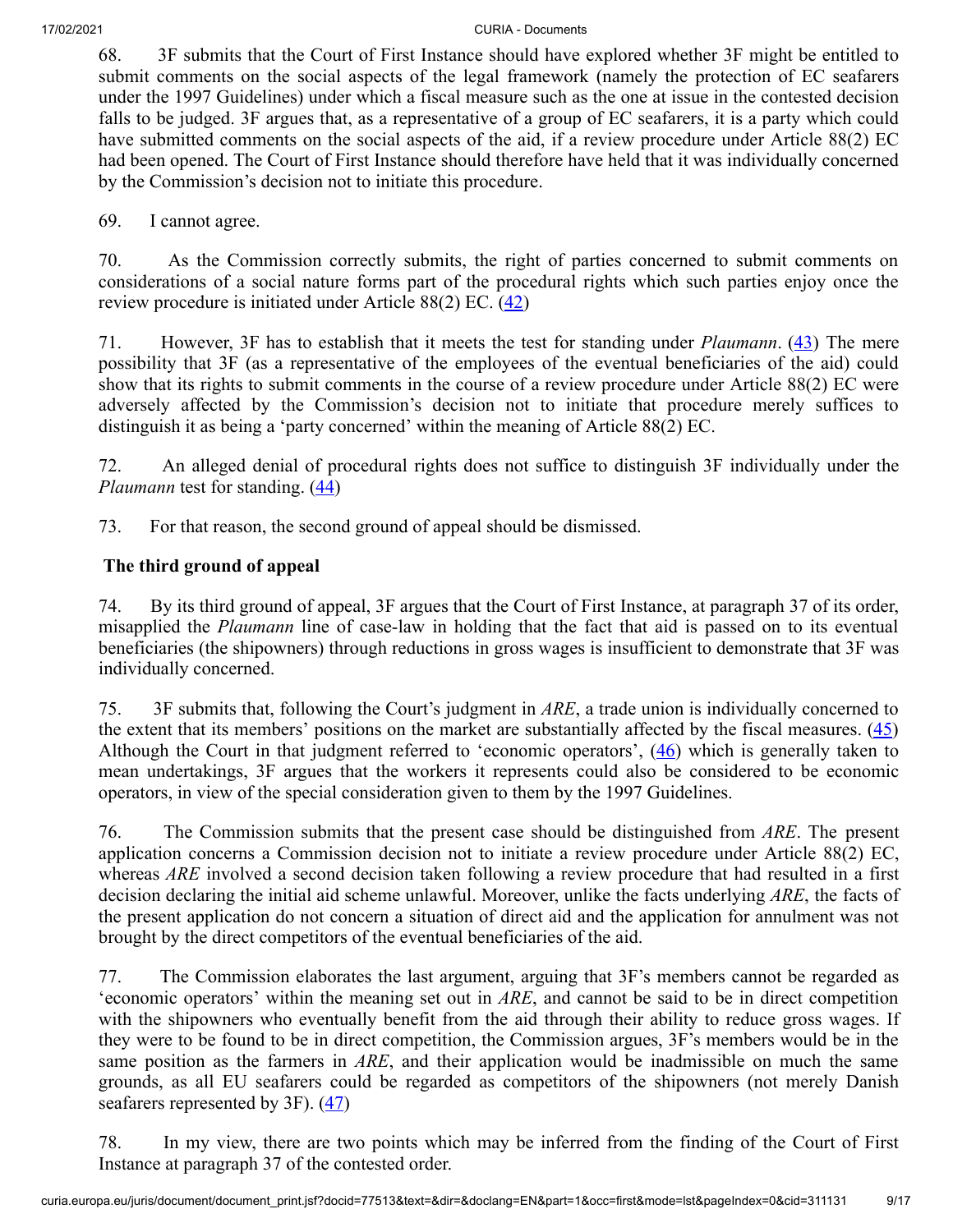79. First, the Court of First Instance considered the seafarers who are represented by 3F not to be in competition with the shipowners who are the eventual beneficiaries of the aid. I can see nothing especially controversial in this statement. If 3F's seafarers were in competition with the shipowners, their position would be analogous to that of the farmers in *ARE* and would be inadmissible for want of individual concern. I therefore agree with the argument of the Commission that 3F cannot establish admissibility on this basis.

<span id="page-9-0"></span>80. Second, if the eventual advantage to the shipowners is transmitted to them via the possibility of a reduction in gross wages, then an initial benefit must go to the seafarers themselves.  $(48)$  $(48)$ 

<span id="page-9-1"></span>81. Having recognised this, the Court of First Instance should, in my view, then have gone on to assess whether the competitive position of those seafarers who are members of 3F was adversely affected vis-àvis seafarers who are not members of  $3F$ . However, it did not do so.  $(49)$  $(49)$ 

82. Accordingly, I conclude that the third ground of appeal should be upheld insofar as the Court of First Instance did not consider the effect of the aid on the position of 3F's members in comparison with other seafarers.

# <span id="page-9-2"></span>**The fourth ground of appeal**

83. At paragraphs 38 to 40 of the contested order, the Court of First Instance found that 3F could not establish standing on the grounds that its interest as a negotiator was liable to be directly affected. In this respect it drew a distinction between 3F's position and the positions of the applicants in *Van der Kooy* ([50\)](#page-15-8) (the Landbouwschap) and in *CIRFS* ([51\)](#page-15-9) (the International Rayon and Synthetic Fibre Committee).

<span id="page-9-3"></span>84. 3F argues that the Court of First Instance erred in drawing this distinction and in concluding that 3F was unable to establish standing on this basis. In this regard, 3F construes those cases not as exceptional instances where individual concern was found, but as two widely differing examples of a broader principle; namely that an association's position is distinguished and individualised if it has played a special role in the grant of the aid or in the determination of the conditions in which aid will be permitted.

85. If the cases establish such a principle, 3F's role as a negotiator of collective agreements – including the negotiation of its members' conditions of employment – with the shipowners who are the eventual recipients of the aid makes it part of the machinery for passing the aid to its eventual recipients. 3F derives three separate arguments from that proposition.

86. 3F submits, first, that it thereby plays the same role as the Landbouwschap in *Van der Kooy* and should be recognised as having a similar status, so that it may establish standing on the ground that its role as a negotiator was adversely affected.  $(52)$  $(52)$ 

<span id="page-9-4"></span>87. The Commission contends that 3F is not – unlike the Landbouwschap in *Van der Kooy* – intimately linked with the aid at issue in the contested decision and did not negotiate the way in which the aid was transmitted from the State to its eventual recipients. 3F is simply one of several trade unions with members who are seafarers. It is not in a factual situation which distinguishes it from all other persons.

88. 3F's second argument is that, although it concedes that it played no part in negotiating the 1997 Guidelines, in its application it was acting to protect its members, who are a special group, specifically protected by those guidelines. An erroneous interpretation of the 1997 Guidelines (which, contends 3F, has occurred inasmuch as the aid in issue was considered to be compatible with the common market) will result in an adverse effect on 3F and its members. Thus, although the fact that it lodged a complaint with the Commission cannot suffice to establish standing, 3F (like the applicant in *CIRFS*) has standing to seek to ensure that its members are protected under the 1997 Guidelines.

89. To 3F's second argument, the Commission replies that the applicant's standing in *CIRFS* stemmed from its position as the Commission's interlocutor with regard to aid in the industry in question. The Court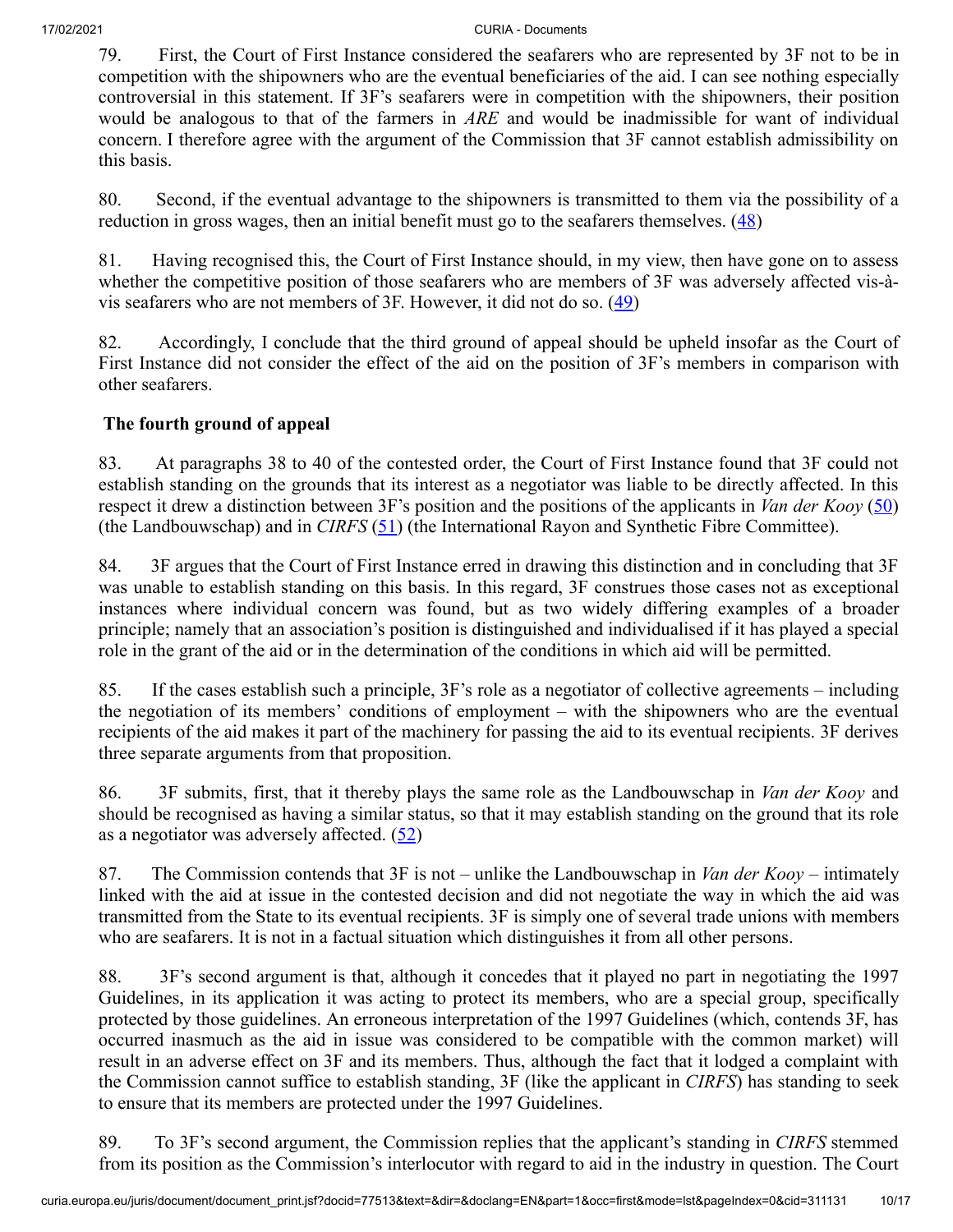of First Instance was therefore correct to draw a distinction between that case and the present one. The Commission adds that if 3F were deemed to have standing in order to 'police' the 1997 Guidelines, this would seriously undermine the requirement of individual concern.

90. 3F's third argument is that it played a negotiating role, albeit an unsuccessful one, in opposing the Danish Government's introduction of the fiscal measure at issue.

91. The Commission replies that 3F merely objected to the fiscal measures which were put in place by the Danish Government. It did not negotiate them. It cannot therefore be characterised as a negotiator on these grounds.

92. I shall address each of 3F's arguments in turn.

93. 3F first aims to establish that *Van der Kooy* and *CIRFS* are illustrative of a wider rule.

94. Certainly the facts which underpin these two cases are rather different. In *Van der Kooy*, the Landbouwschap acted as a representative of growers' organisations in negotiations with the Netherlands Government over a gas tariff. It was also party to the tariff agreement and took an active part in the review procedure which the Commission pursued under Article 88(2) EC. The International Rayon and Synthetic Fibre Committee in *CIRFS*, by contrast, negotiated not with a Member State but with the Commission, acting as an interlocutor during the process of adopting guidelines. It also pursued actions connected with the policy of restructuring the sector, and – like the Landbouwschap in *Van der Kooy* – submitted observations during the review procedure. Both were found to have standing to challenge the Commission's respective decisions before the Community courts. [\(53](#page-15-11))

<span id="page-10-2"></span><span id="page-10-1"></span><span id="page-10-0"></span>95. I am prepared to accept that these two cases are not wholly exceptional, but rather illustrations of a more general principle that standing may be established by an applicant who is able to show that the aid in question has affected its position as a negotiator,  $(54)$  $(54)$  irrespective of whether the Commission has or has not initiated a review. To my mind, this particular route to establishing individual concern presents no difficulties of compatibility with the test set out in *Plaumann*. [\(55](#page-15-13)) It seems to me, moreover, that considerations of both access to justice and social policy militate strongly in favour of such an approach. I therefore turn to assessing the ways in which 3F claims that its position as a negotiator has been affected by the aid.

<span id="page-10-3"></span>96. Although 3F as a negotiator of collective agreements may play a part in the transmission of aid to the shipowners,  $(56)$  $(56)$  it exercises no discretion over the fiscal relief granted initially to the tax-paying seafarers. It is not a negotiator in this respect.  $(57)$  $(57)$ 

<span id="page-10-4"></span>97. For these reasons, I do not accept 3F's first argument.

98. Second, in my view 3F cannot be considered to be a 'negotiator' with respect to the 1997 Guidelines. It played no part in negotiating those Guidelines, and therefore cannot establish standing on this ground. Moreover, 3F's argument that it was seeking to protect its members from an erroneous interpretation of the Guidelines does not alter the position. Absent a specific negotiating role in the creation of the 1997 Guidelines themselves, 3F cannot claim that it is seeking to protect itself and its members by asking the Commission to initiate a review procedure under Article 88(2) EC (in order to ensure the proper application of the Guidelines) without first showing that its competitive position, or that of its members, has been adversely affected.

<span id="page-10-5"></span>99. 3F's second argument is therefore not an independent ground for standing, but is instead dependent upon 3F showing an adverse effect on its competitive position, or that of its members. As such, it may only be made in the event that  $3F$  can establish such an effect.  $(58)$  $(58)$ 

100. 3F's final argument in support of its fourth ground of appeal invokes its opposition to the fiscal measure at national level. The Commission argued in its written submissions that diametric opposition to a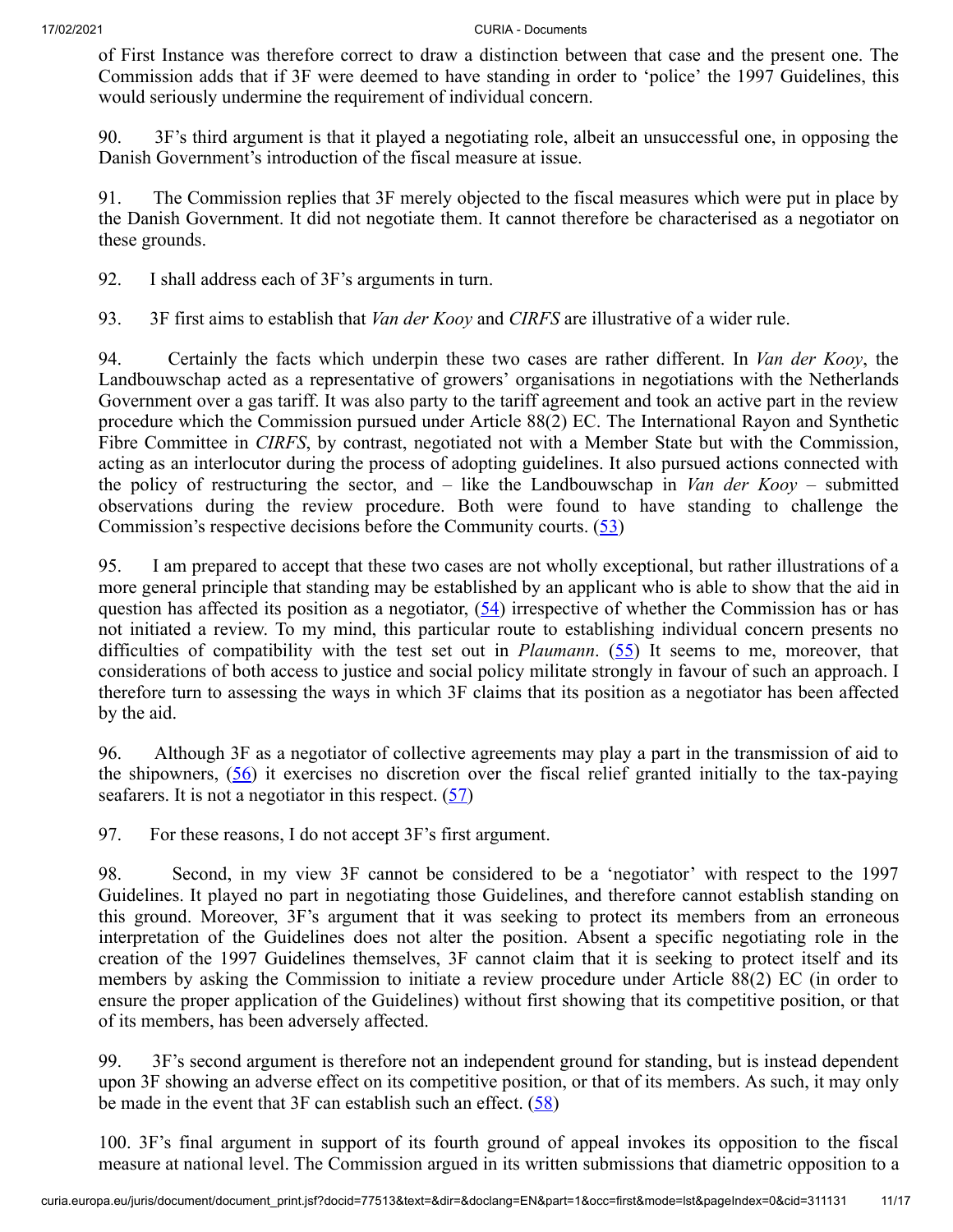measure was inconsistent with a claim to have been involved in the negotiations which led to setting up that measure. However, at the hearing the Commission went further, arguing that no matter how involved with the legislative process at national level a trade union might be, it could never gain standing to challenge a Commission decision not to initiate an evaluation procedure under Article 88(2) EC on this ground. The Commission suggested that a challenge to the aid before the national courts, followed by a reference to this Court under Article 234 EC, was the more appropriate route to take.

101. I do not accept that a trade union which participates fully in negotiations concerning an aid scheme at a national level, but is ultimately unsuccessful in preventing that scheme from being enacted, is precluded from challenging a Commission decision not to initiate a review procedure (and is instead obliged to use the more circuitous, and less certain, route of national proceedings and a reference).  $(59)$  $(59)$ 

<span id="page-11-0"></span>102. However, if the trade union in question has merely shown that it lodged formal objections, it has not demonstrated that it was a negotiator. Whether an applicant has produced sufficient evidence to make good its claim to be a negotiator is a matter that falls to be determined by the Court of First Instance.

<span id="page-11-1"></span>103. In the present case, the Court of First Instance found as a fact  $(60)$  $(60)$  that 3F has not shown that it negotiated the adoption of the fiscal measures with the Danish Government. In the absence of a plea alleging a distortion of the evidence, that finding of fact cannot be disputed.

104. For the above reasons, I would dismiss the appellant's fourth ground of appeal.

### **Final decision on admissibility**

105. Under Article 61 of the Statute of the Court of Justice the Court may, if it quashes the decision of the Court of First Instance, give final judgment in the matter where the state of the proceedings so permits.

106. In my view, 3F has shown that the Court of First Instance erred in law in its failure to consider whether the position of 3F's members was adversely affected by the aid in question.

107. Has 3F done enough to establish that it should have been granted standing as an applicant before the Court of First Instance?

108. It seems to me, from reviewing the materials before the Court and before the Court of First Instance, that 3F's argument that its competitive position was thus adversely affected is flawed.

109. The contested measures take the form of fiscal relief.

110. A seafarer can only obtain fiscal relief if he is also liable to pay income tax. Therefore it is only taxpaying seafarers who benefit from the measures which 3F wishes the Commission to subject to a review procedure.

111. The 1997 Community Guidelines specifically define 'EC seafarers' as those who are liable to taxation in an EC Member State. The group of seafarers who benefit from the measures at issue is therefore, as the Commission has correctly pointed out, the same as the group of seafarers which the Community Guidelines seek to protect.

112. It follows that the competitive position of the seafaring members of 3F, vis-à-vis seafarers who are not EC seafarers within the meaning of the EC Guidelines, cannot be adversely affected by the aid measure in question.

113. Thus, although I consider that the first and third grounds of appeal are well founded, the Court should nevertheless in my view dismiss the application as inadmissible.

**Costs**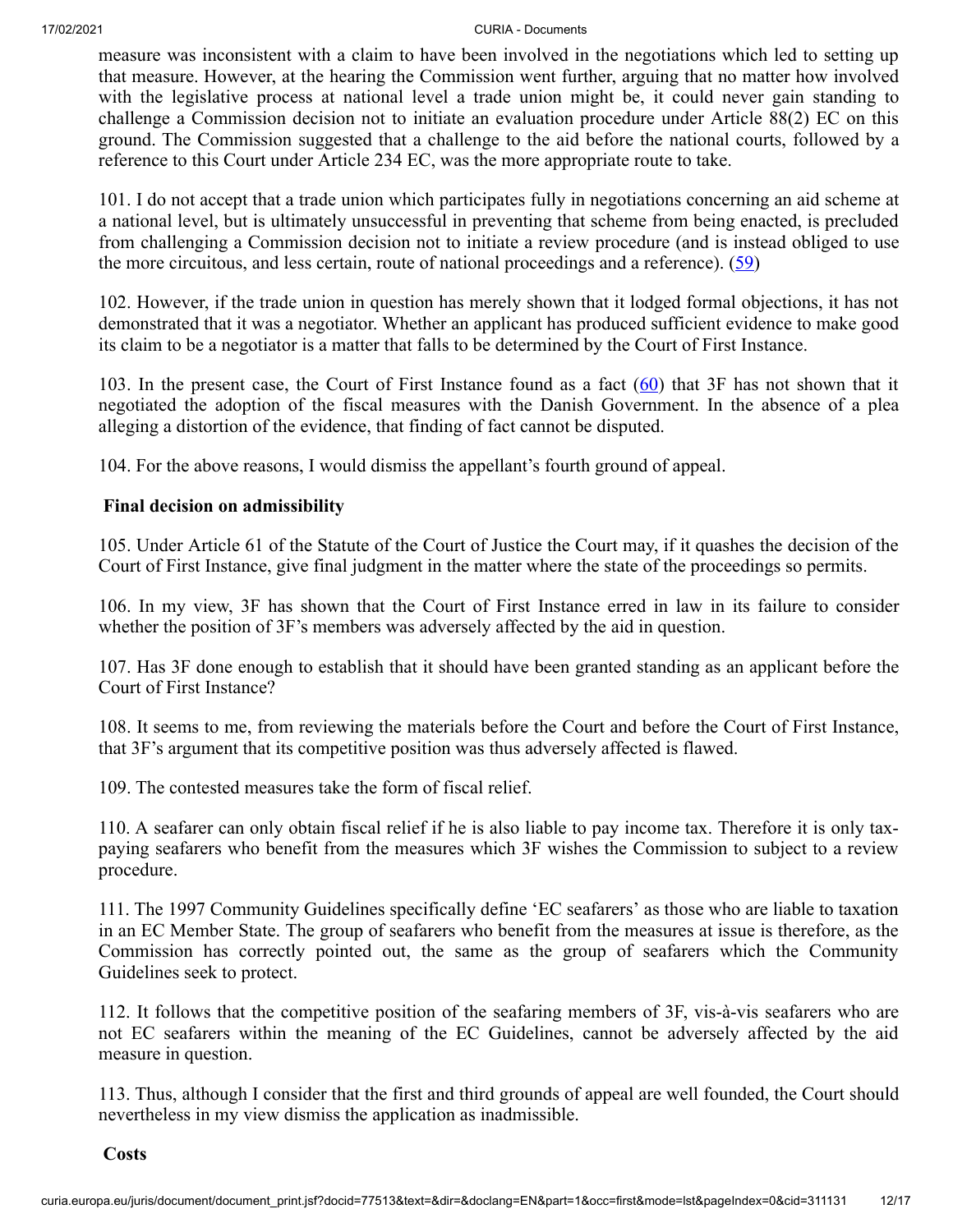114. Under Article 69(2) of the Rules of Procedure, the unsuccessful party is to be ordered to pay the costs if they have been applied for in the successful party's pleadings.

115. The Commission has applied for costs. Since I have taken the view that the appellant should be unsuccessful, these should be granted.

### **Conclusion**

116. I therefore suggest that the Court should:

- set aside the contested order;
- dismiss the application as inadmissible;
- order 3F to pay the costs.

<span id="page-12-0"></span> $1$  – Original language: English.

<span id="page-12-1"></span> $2$  – Formerly known as SID, and referred to as such in the order of the Court of First Instance. However, the trade union was known as 3F by the time it brought the present appeal and for the sake of clarity I shall refer to the appellant as '3F' throughout.

<span id="page-12-2"></span> $3 - C$  $3 - C$  (2002) 4370 final; 'the contested decision'.

<span id="page-12-3"></span> $\frac{4}{1}$  $\frac{4}{1}$  $\frac{4}{1}$  – The procedures for the examination of State aid are set out in Council Regulation (EC) No 659/1999 of 22 March 1999 laying down detailed rules for the application of Article 93 of the EC Treaty (OJ 1999 L 83, p. 1). Article 93 of the Treaty is now, after renumbering, Article 88 EC.

<span id="page-12-4"></span> $5 - OJ$  $5 - OJ$  1997 C 205, p. 5. These Guidelines replaced the 1989 Guidelines (SEC (89) 921 final), which had as their two basic objectives the maintenance of ships under Community flags and the employment, to the highest possible degree, of Community seafarers.

<span id="page-12-5"></span>[6](#page-1-2) – Law No 408 of 1 July 1988, which entered into force on 23 August 1988 (*Lovtidende*, Part A, 22 July 1988).

<span id="page-12-6"></span> $7 7 -$  In other words, wage conditions that pertain in the third countries, which in practice usually means a lower remuneration than that which would be granted to seafarers from EU Member States.

<span id="page-12-7"></span>[8](#page-1-4) – Laws No 361 to 364 of 1 July 1988, which entered into force on 1 January 1989 (*Lovtidende*, Part A, 2 July 1988).

<span id="page-12-8"></span> $9$  – Paragraphs 21 to 26 of the contested order. I address these observations below in points 26 to 49.

<span id="page-12-9"></span>[10](#page-2-1) – Case 25/62 *Plaumann* v *Commission* [1963] ECR 95.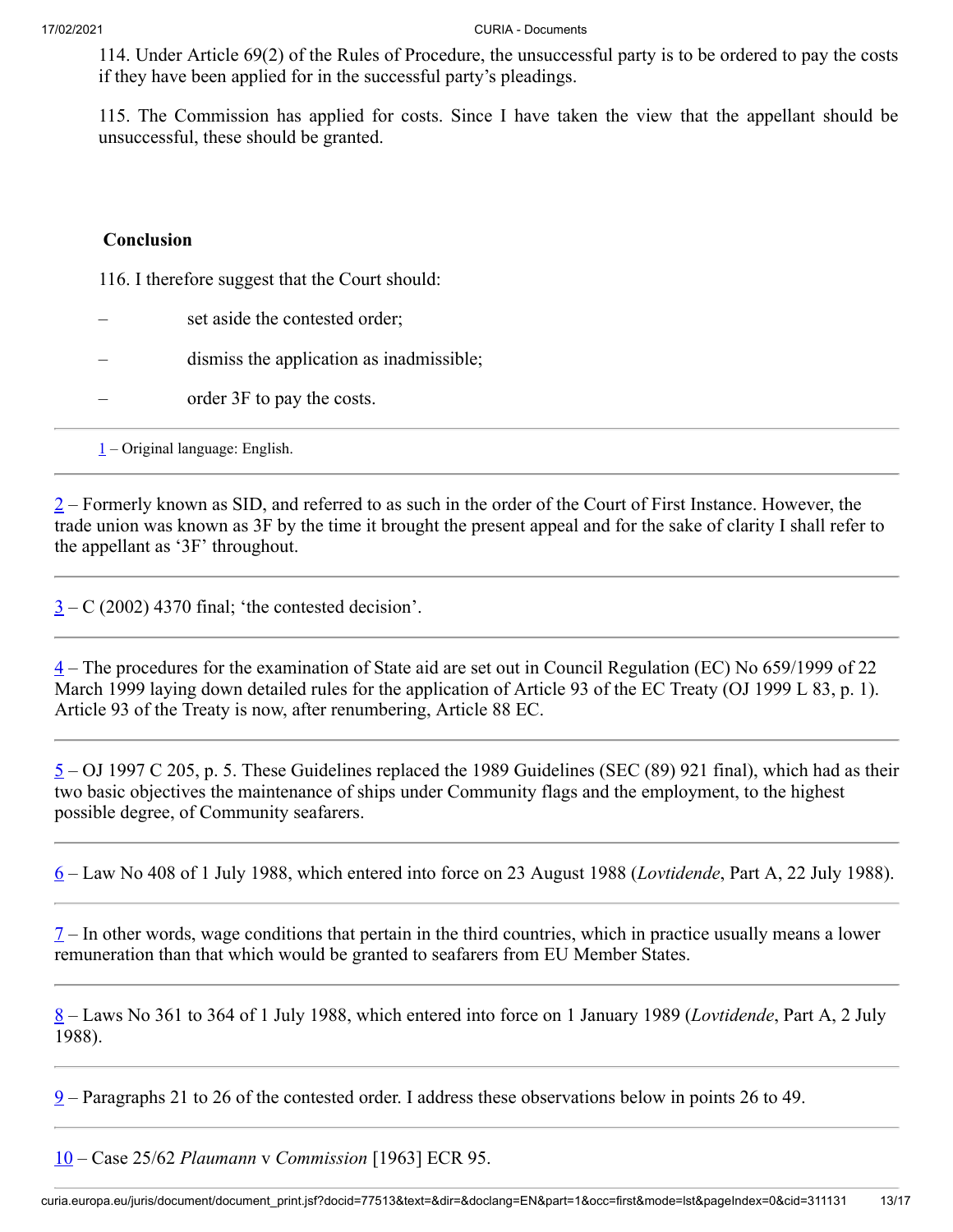<span id="page-13-0"></span>[11](#page-2-2) – Here the Court referred to Case T-178/94 *ATM* v *Commission* [1997] ECR II‑2529, paragraph 63.

<span id="page-13-1"></span> $12 12 -$  For the non-application of Articles 3(g) EC and 81 EC to collective agreements, the Court of First Instance referred to Case C‑67/96 *Albany* [1999] ECR I‑5751, paragraphs 52 to 60.

<span id="page-13-2"></span> $13$  – This paragraph constitutes the basis for the appellant's first ground of appeal, see below, point 22.

<span id="page-13-3"></span> $14 14 -$  This paragraph forms the basis for the appellant's second ground of appeal, see below, point 23.

<span id="page-13-4"></span>[15](#page-3-3) – This paragraph forms the basis for the appellant's third ground of appeal, see below, point 24.

<span id="page-13-5"></span>[16](#page-3-4) – The Court here referred to Joined Cases 67/85, 68/85 and 70/85 *Van der Kooy and Others* v *Commission* [1988] ECR 219, paragraphs 21 to 24, and Case C‑106/98 P *Comité d'entreprise de la Société française de production and Others* v *Commission* [2000] ECR I‑3659, paragraph 43.

<span id="page-13-6"></span>[17](#page-3-5) – The Court here referred to Case C‑313/90 *CIRFS* v *Commission*, [1993] ECR I-1125 paragraphs 29 and 30, and *Comité d'entreprise de la Société française de production*, cited at footnote 16 above, paragraph 44.

<span id="page-13-7"></span>[18](#page-3-6) – These paragraphs form the basis for the appellant's fourth ground of appeal, see below, point 25.

<span id="page-13-8"></span>[19](#page-3-7) – Cited at footnote 12 above.

<span id="page-13-9"></span>[20](#page-4-0) – Case C‑78/03 P *Aktionsgemeinschaft Recht und Eigentum* ('*ARE'*) [2005] ECR I‑10737.

<span id="page-13-10"></span>[21](#page-4-1) – Although the application before the Court of First Instance sought merely the annulment of the contested decision, the applicant's first plea in law was a procedural one and the Court of First Instance took this as an application inter alia to safeguard 3F's procedural rights. For the purposes of this appeal, I shall do likewise.

<span id="page-13-11"></span> $22 22 -$  In contrast to the rather more weighty line of case-law concerned with establishing standing where the Commission has opened the review procedure under Article 88(2) EC and the decision at the end of that procedure is being challenged.

<span id="page-13-12"></span> $23$  – Indeed there is some ambiguity in the contested order itself over which test for standing should be applied; compare paragraph 28 with paragraphs 27 and 30.

<span id="page-13-13"></span> $24$  – Cited at footnote 10 above, paragraph 107. This formulation was most recently repeated in Case C-487/06 P *British Aggregates* v *Commission* ('*BAA'*) [2008] ECR I‑0000, paragraph 27.

<span id="page-13-14"></span> $25$  – Article 88(1) EC.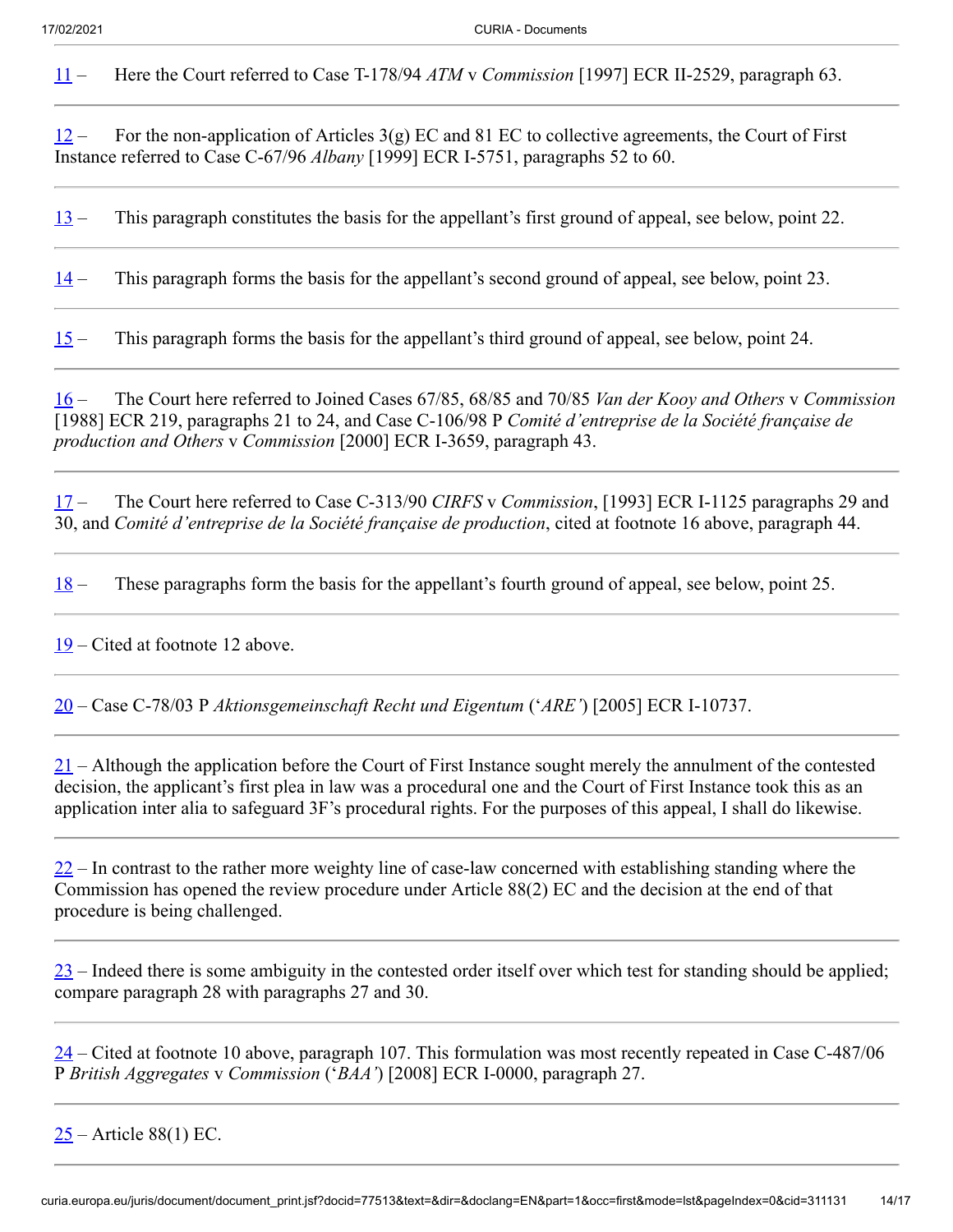<span id="page-14-0"></span>[26](#page-4-6) – Case C‑198/91 *Cook* v *Commission* [1993] ECR I‑2487, paragraph 23 et seq.

<span id="page-14-1"></span>[27](#page-4-7) – Case C‑225/91 *Matra* v *Commission* [1993] ECR I‑3203, paragraph 17 et seq.

<span id="page-14-2"></span>[28](#page-4-8) – Case C‑323/82 *Intermills* v *Commission* [1984] ECR 3809, paragraph 16.

<span id="page-14-3"></span> $\frac{29}{2}$  $\frac{29}{2}$  $\frac{29}{2}$  – Cited at footnote 20 above, paragraphs 34 to 37.

<span id="page-14-4"></span> $30$  – Cited at footnote 24 above.

<span id="page-14-5"></span> $31$  – See in particular paragraphs 25 to 30 and 35.

<span id="page-14-6"></span> $32$  – The applicant in this respect relied upon a very similar set of pleas in law as 3F did before the Court of First Instance.

<span id="page-14-7"></span> $33$  – Paragraph 37 of the judgment.

<span id="page-14-8"></span> $34$  – See, in particular, paragraph 37 of the judgment, where – in the course of considering the proper test of standing to apply to the applicant – the Court found that 'BAA was not merely seeking to challenge the Commission's refusal to initiate the formal review procedure but was *also* calling into question the merits of the contested decision' (my emphasis). Point 76 of the Opinion of Advocate General Mengozzi appears to support this interpretation.

<span id="page-14-9"></span> $35$  – See, for example, Fridensköld, E., 'Locus Standi in Article 88(2) EC cases: No cure for the Plaumann blues I', and Schmauch, M., 'Locus Standi and Article 88(3): No cure for the Plaumann blues II', *European Law Reporter* 1/2008, p. 17. To my knowledge there is as yet no published commentary on *BAA*.

<span id="page-14-10"></span>[36](#page-5-6) – Points 68 to 76.

<span id="page-14-11"></span>[37](#page-5-7) – Point 71 of the Opinion of Advocate General Mengozzi in *BAA*.

<span id="page-14-12"></span> $38$  – The Commission could then retake the decision, without being bound as to its preliminary appraisal of the measure at issue. If the decision were annulled because of difficulties remaining in the Commission's appraisal of the aid, the Commission, although free to decide not to open the examination procedure, would be obliged to show that the remaining difficulties had been overcome.

<span id="page-14-13"></span>[39](#page-6-0) – *ARE*, cited at footnote 20 above, paragraph 70.

<span id="page-14-15"></span><span id="page-14-14"></span> $\frac{40}{}$  $\frac{40}{}$  $\frac{40}{}$  – Cited at footnote 12 above.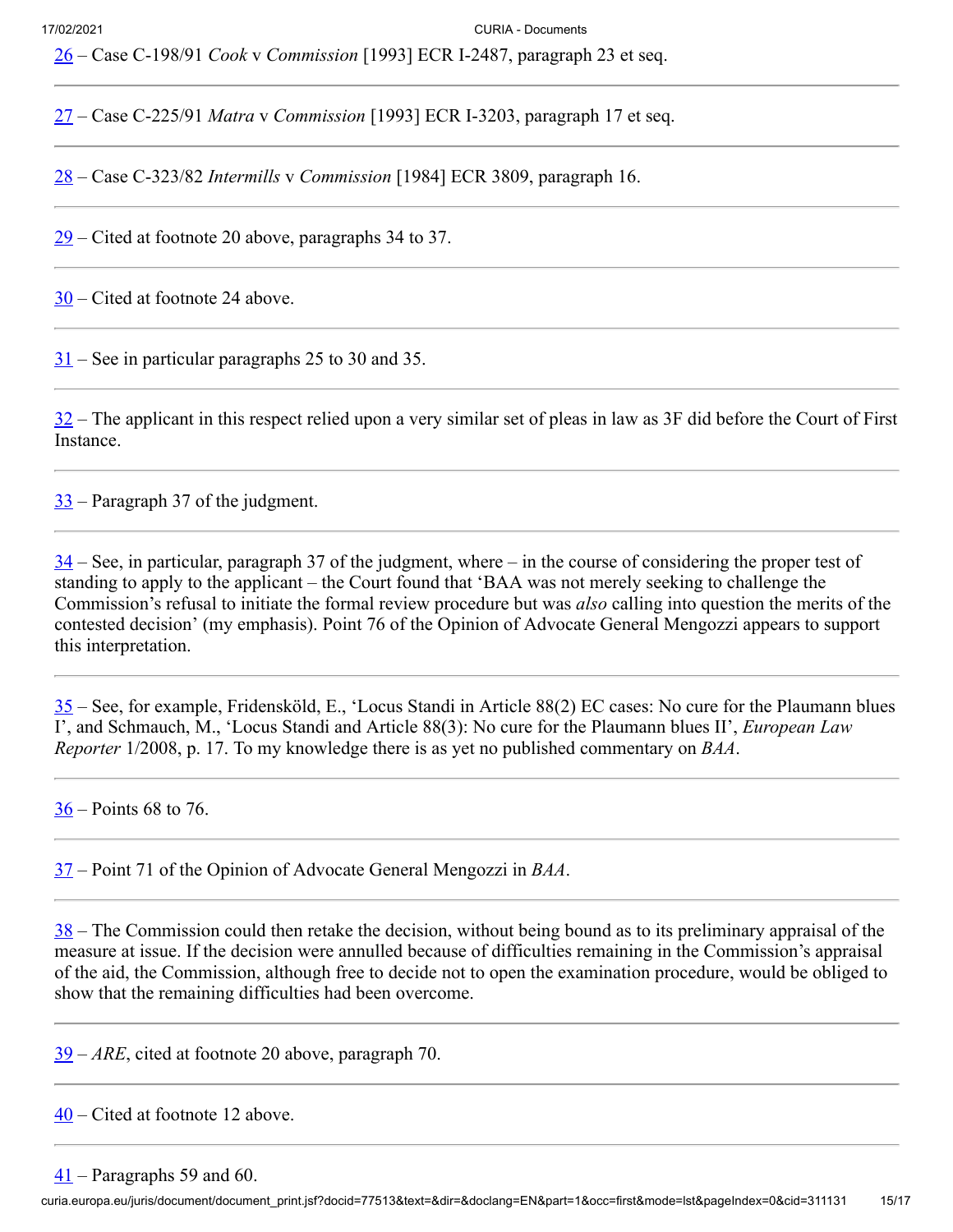<span id="page-15-0"></span>[42](#page-8-0) – This is a logical reading of the Court of First Instance's ruling (upheld by the Court of Justice) in *Comité d'entreprise de la Société française de Production*, cited at footnote 16 above, in which it stated that bodies representing the employees of an undertaking might, *as parties concerned within the meaning of Article 88(2) EC*, submit comments to the Commission on considerations of a social nature.

<span id="page-15-1"></span> $43 - A$  $43 - A$  test which has a markedly higher threshold, see above, points 28 and 31.

<span id="page-15-2"></span>[44](#page-8-2) – See *Comité d'entreprise de la Société française de Production*, cited at footnote 16 above, paragraphs 50 to 53, adopting the judgment of the Court of First Instance at paragraphs 41 and 42.

<span id="page-15-3"></span> $\frac{45}{10}$  $\frac{45}{10}$  $\frac{45}{10}$  – Paragraph 70 of the judgment.

<span id="page-15-4"></span> $\frac{46}{10}$  $\frac{46}{10}$  $\frac{46}{10}$  – Paragraph 72 of the judgment.

<span id="page-15-5"></span> $\frac{47}{1}$  $\frac{47}{1}$  $\frac{47}{1}$  – Paragraph 72 of the judgment.

<span id="page-15-6"></span> $\frac{48}{10}$  $\frac{48}{10}$  $\frac{48}{10}$  – In that, in being able to demand lower gross wages for the same net benefit to themselves, the seafarers in question are rendered more competitive.

<span id="page-15-7"></span>[49](#page-9-1) – This approach was consistent with the Court of First Instance's finding in paragraph 32 of the contested order. However, 3F contested this finding in its first ground of appeal, which in my view should be upheld. See above, points 62 to 65.

<span id="page-15-8"></span>[50](#page-9-2) – Cited at footnote 16 above.

<span id="page-15-9"></span>[51](#page-9-3) – Cited at footnote 17 above.

<span id="page-15-10"></span>[52](#page-9-4) – 3F also seeks to distinguish itself from the position of the applicant in *Comité d'entreprise de la Société française de Production*, on the basis that the competitive position of 3F's members is actually affected by the aid. I consider this argument below at points 105 to 113.

<span id="page-15-11"></span>[53](#page-10-0) – See *Van der Kooy,* cited at footnote 16 above, paragraph 25, and *CIRFS,* cited at footnote 17 above, paragraph 30.

<span id="page-15-12"></span> $54 - As$  $54 - As$  the Court of First Instance suggests at paragraph 38 of the contested order.

<span id="page-15-13"></span> $55 55 -$  If, a contrario, the Court does not consider this to be a general principle, the differences between  $3F$ 's position and the circumstances in both *Van der Kooy* and *CIRFS* would in my view prevent 3F from establishing standing by way of analogy with these cases.